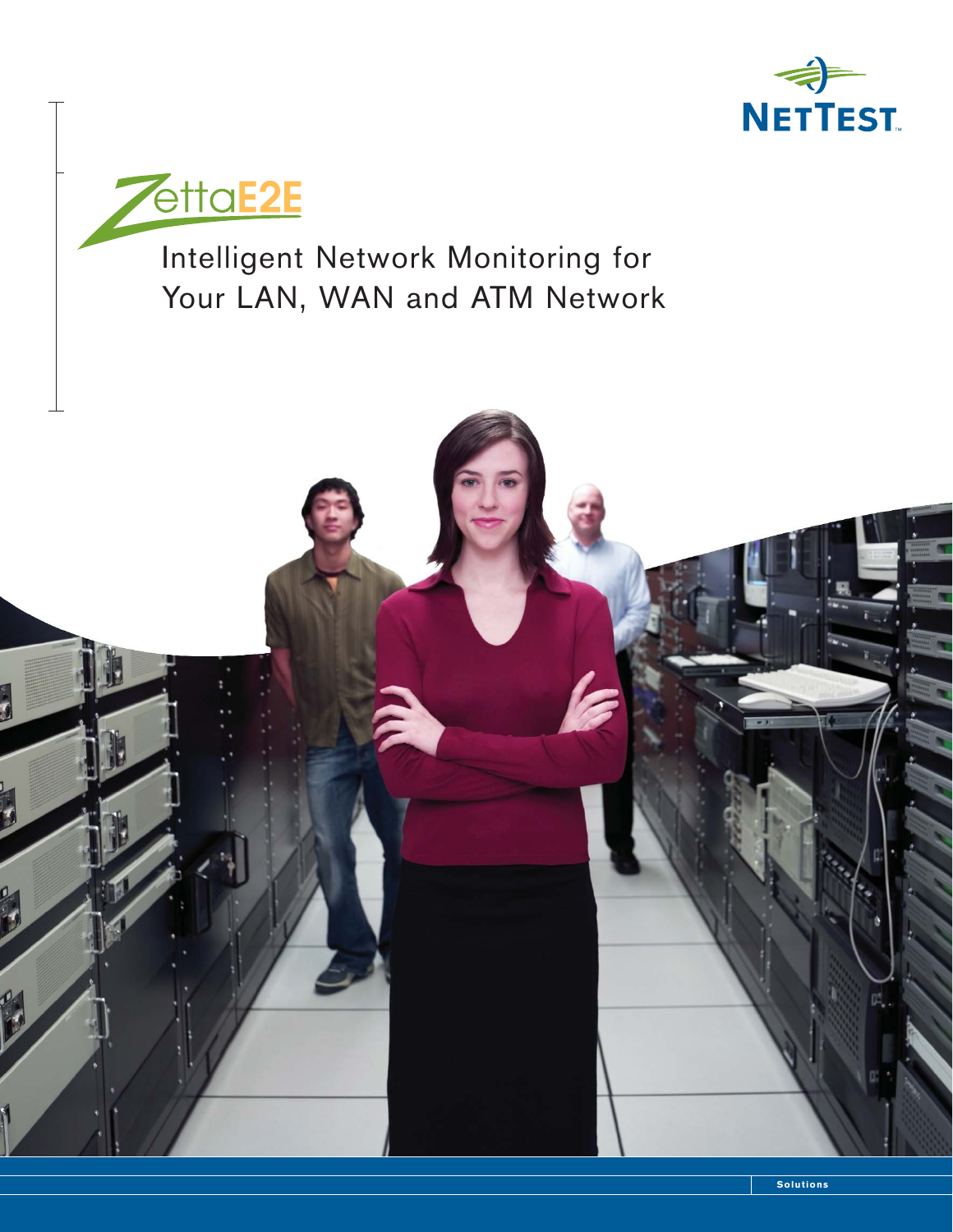

# ZettaE2E Intelligent Network Monitoring for Your LAN, WAN and ATM Network

#### **Key Benefits**

- Reduce current and future LAN, WAN and ATM costs
- Postpone network upgrades
- Understand and enforce who is authorized to use the network
- Proactively analyze application usage on the network
- Anticipate and plan for network growth
- Learn how new applications will perform prior to deployment
- Validate Service Provider service levels

#### **Key Applications**

- Network Operations
- Network Planning and Design
- Service Level Agreement Management
- Capacity Planning
- Network Efficiency Testing

Understanding how bandwidth is being utilized and the impact of new applications, services and upgrades on the network, along with knowing who is using the network and how, has never been more critical then it is today. Enterprise organizations need to proactively monitor the health of their networks to ensure excellent Quality of Service and maintain their revenue streams all while reducing operational expenses. Enterprise IT Operations and Network Planning Managers need an easy and efficient way to anticipate problems before they occur and project both short and long term network bandwidth needs.

Many IT managers are well acquainted with reactive network troubleshooting tools; however, these are not sufficient in identifying network problems before they occur. Thus too much time is needed to identify and isolate problems, potentially damaging an organization's reputation, diminishing customer service expectations and ultimately reducing an organization's revenue stream.

Designed for LAN, WAN and ATM networks, ZettaE2E is the only intelligent network monitoring system based on a distributed, non-intrusive architecture that fits seamlessly into any network. It is a powerful, highly scalable solution that lets you track the flow of network traffic for any part of the network from a small office to a large network operations center, and from OSI layer 1 to 7.

## **The key benefits of the ZettaE2E system include:**

- **•** Ensuring network reliability through proactive, non-intrusive monitoring
- **•** Reducing current and future LAN, WAN and ATM costs
- **•** Postponing network infrastructure upgrades
- **•** Understanding and enforcing who is authorized to use network capacity
- **•** Anticipating and planning for near-term network growth
- **•** Learning how new applications will perform in the network

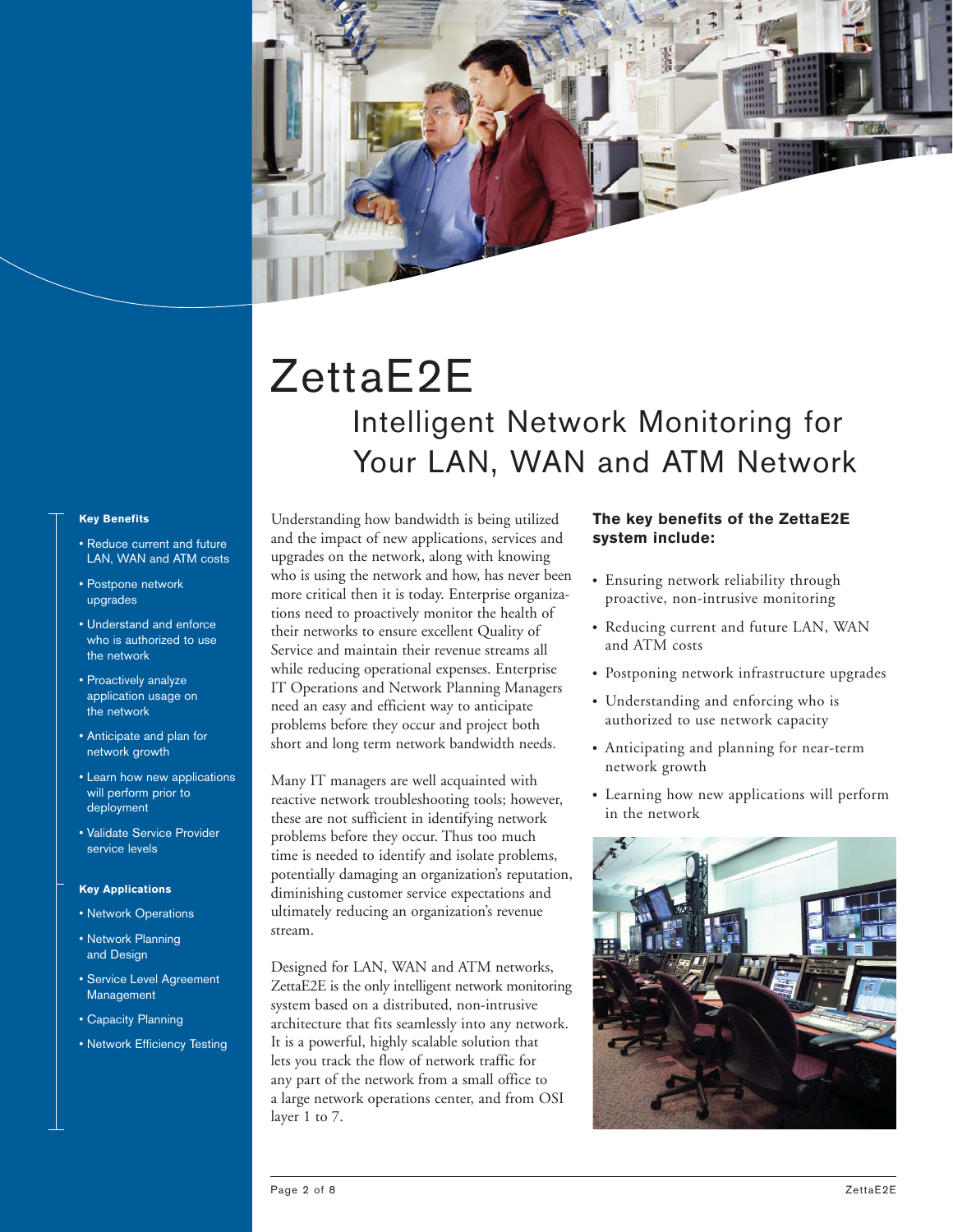# Ensure Network Reliability

## **Quickly and Easily Identify and Isolate Network Problems**

Never before has the need to be able to anticipate a problem in the network before it occurs been greater. IT Managers are being forced to do more with less. Reduced budgets, limited staff, increased numbers of applications and the optimal utilization of existing bandwidth require a network monitoring solution that is easy to use and proactively alerts the IT manager to a problem before it becomes critical. NetTest's ZettaE2E network monitoring system is the solution best designed to meet their needs. Unlike a system that utilizes a centralized server architecture and adds traffic to the network, ZettaE2E utilizes a distributed client/ server architecture that is non-intrusive. It is this distributed architecture that allows ZettaE2E to deliver unsurpassed data granularity.

ZettaE2E is capable of providing data points in real-time every 10 seconds, thus quickly spotting any anomalies in the network that might be cause for concern. ZettaE2E is a combination hardware and software solution with dedicated probes that have their own storage capacity and can retain data for up to 2 years, thus providing the ability to conduct historical trend analysis and appropriate network planning. The system is highly scalable enabling the addition or modification of equipment without affecting the network. A built-in Alarm Manager immediately notifies the user via email or at the system interface of a potential problem when a pre-defined threshold has been met.

The ZettaE2E system can be used independently or by sending all SNMP events to other management systems through the network.



#### Centralized Management Consoles Consoles Service Level Gateway (WEB Server) **TCP TCP** SNMP **TCP/FTP RMON** XML Tiir mm Thirt Tint **Thirt** Thirt Data Data Data Data Data Data **LAN Probes ATM Probes WAN Probes Probe Database** Data Storage

#### **Key Features:**

- Detailed visibility from 10 seconds to 2 years
- Scalability via a distributed, non-intrusive client and probe architecture
- "Plug & Play" pre-configured system for easy installation and daily operation
- Solutions available for ATM, WAN and LAN are OC12, OC3, DS3/ATM and E3/ATM, T1, T2/PRI, E1, HSSI, DS3/WAN, E3/WAN, Serial link, 10/100 Ethernet and Gigabit Ethernet.
- Auto-discovery of protocols, IP pairs, IP conversation pairs, HTTP transfers, FTP transfers, Email transfers, VLANs, DLCIs and IP applications
- Built in Alarm Manager automatically sends alarms to a workstation, email address or pager.
- Reporting Features:
- Over 300 pre-defined reports
- Scheduled web posting
- Custom reporting
- Remotely upgradeable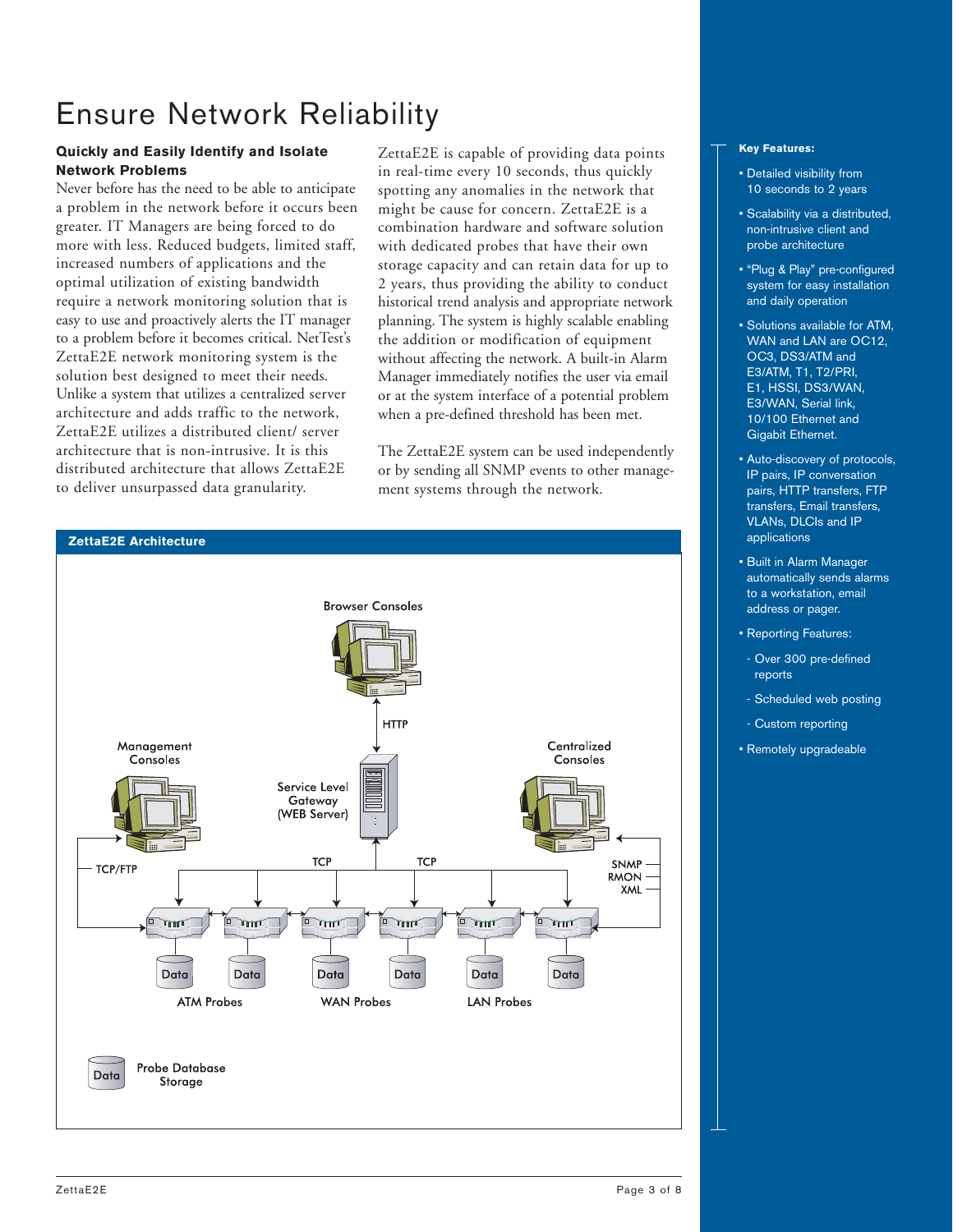### **Current Customers**

- Large Enterprise **Organizations**
- Banking/Financial **Institutions**
- Insurance Companies
- Manufacturing
- Healthcare
- Federal and State **Governments**
- Service Providers

# Reduce Current and Future WAN, LAN and ATM Costs

## **Quickly and Easily Understand How the Network is Being Used**

ZettaE2E's superior 10 second data granularity and 2 years historical trend analysis provide the IT Manager with the information needed to carefully monitor how traffic is moving across the network, providing a clear picture of where bandwidth is either over or under utilized. The ZettaE2E system has a built-in algorithm that ages the data according to the following schedule: for 60 days



the data is viewable via the 10 second data points, this is followed by 10 weekly reports, 5 monthly reports and 2 annual reports. If a user would like to retain the data in 10 second increments, the data can be sent to an FTP server. Thus, the IT Manager can easily track and make an informed decision as to where additional bandwidth may and may not be needed.

In addition, the ZettaE2E system provides the decoding of over 300 protocols and complex encapsulations, Round Trip Times and over 300 pre-defined reports to aid in understanding how the network is being utilized.

ZettaE2E is very easy to install and use as it comes pre-configured, set up to auto-detect and collect thousands of data points immediately out of the box. With ZettaE2E, an IT Manager no longer needs to worry that an IP address, port, VLAN or DLCI was missed in the configuration process. In addition, ZettaE2E results can quickly be published in HTML. Active-X controls allow for further drill down of information.

# Learn How New Applications Will Affect The Network

ZettaE2E easily provides insight into the effect that new applications have on network bandwidth by providing both "before" and "after" pictures of the flow of network traffic. By having a clear picture of the traffic flow before a new application was installed and then one after the installation is complete, ZettaE2E can identify whether the application actually requires more or less bandwidth then anticipated. In addition, ZettaE2E can also provide a view of user acceptance of new applications.

ZettaE2E also enables the IT Manager to validate the quality of service that is being received from Service Providers through its ability to identify available bandwidth. Thus it is now easy for the IT Manager to verify performance verse Service Level Agreement commitments.

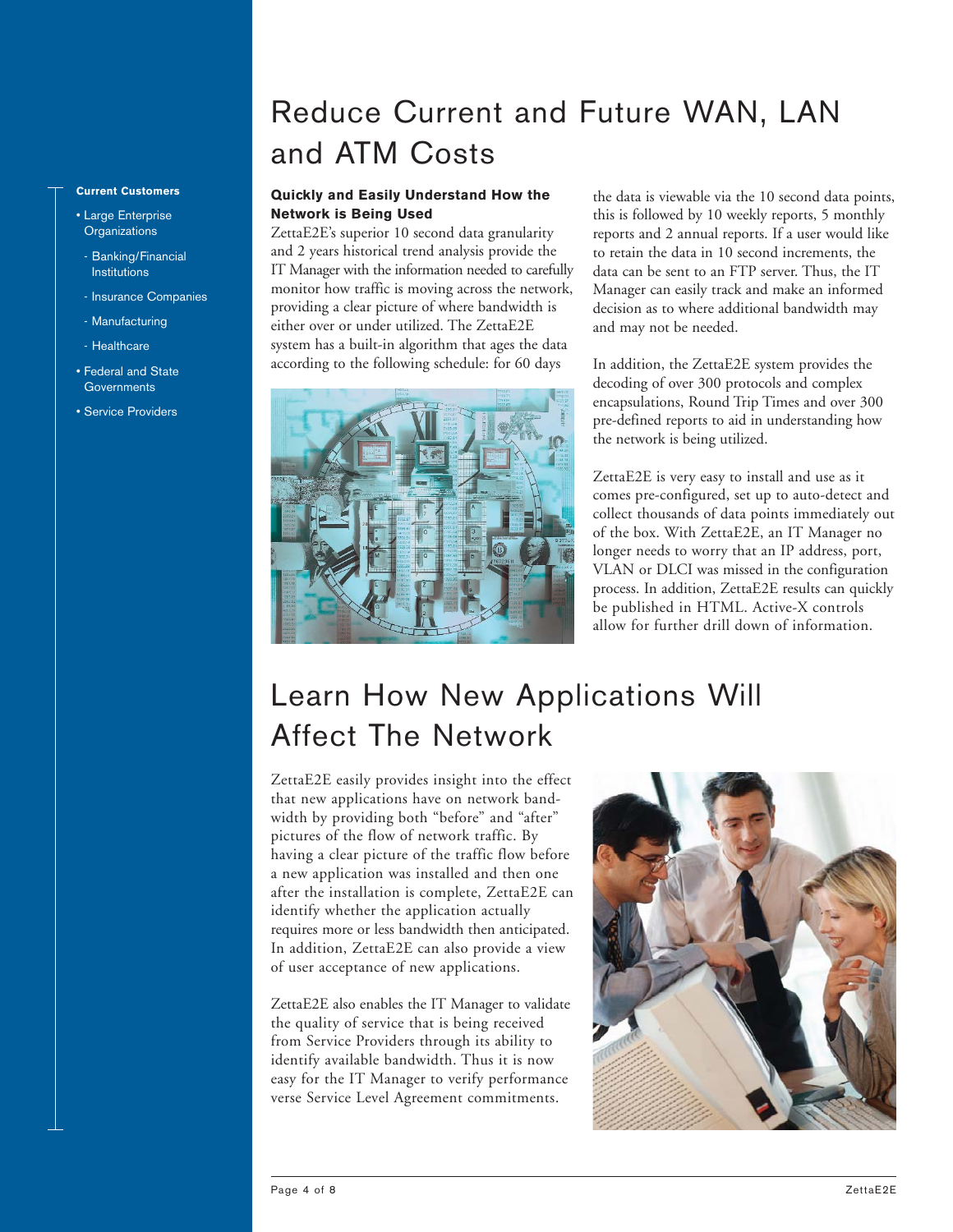# View How Your Network Capacity Is Being Used

Through its ability to auto-detect IP addresses and view related activity, ZettaE2E is able to provide the IT Manager with a clear picture of the top talkers on the network and how and when they are using it. With ZettaE2E, unexpectedly high levels of activity from an IP address or activity from an unknown address can quickly be identified and corrective action can be taken. Thus, IT Managers can quickly stop any potentially fraudulent activity from affecting the network and the company's resources.

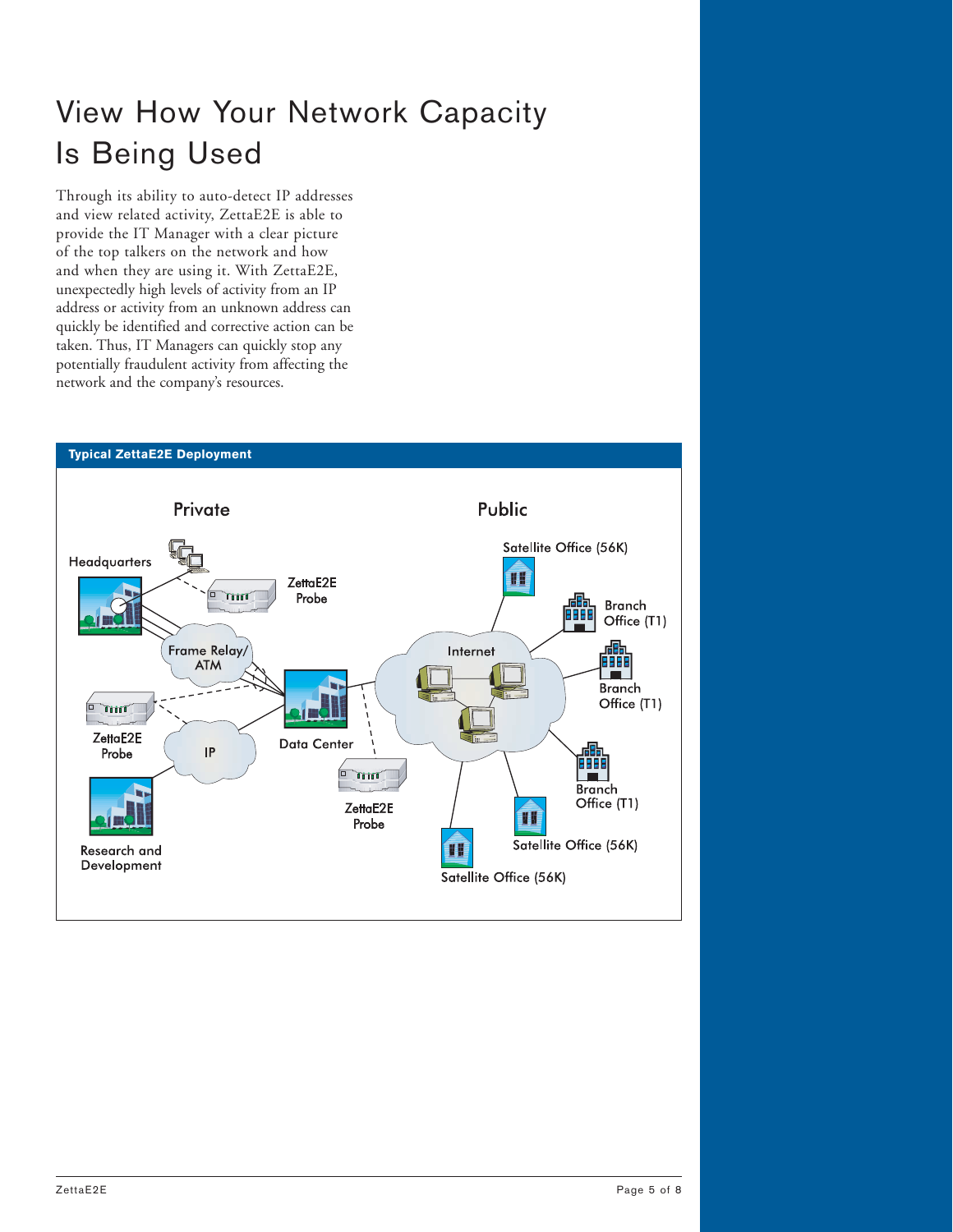## ZettaE2E System Components

The core of the ZettaE2E system is comprised of multiple intelligent probes that perform network data collection, interpretation and processing. Probes are placed at selected access points on a WAN network (WAN probes), on strategic LAN segments (LAN probes) or on ATM links (ATM probes). The system is independent from any vendor, customer or network operating system (OSS). The probes collect the network data directly from the physical lines, not from the routers and switches. The system includes the following components:

#### **ZettaE2E Network Manager:**

The ZettaE2E Network Manager is at the heart of the ZettaE2E system. It enables the remote monitoring and analysis of the network in real-time. Through the ZettaE2E Network Manager, the auto-detection of ports, protocols, applications, IP addresses and users takes place. The ZettaE2E Network Manager communicates with the probes via UDP and FTP, pulling only relevant and consolidated data to the client for viewing or Web publishing. The ZettaE2E Network Manager is comprised of a Channel Explorer, IP Explorer and Protocol Explorer.

#### *Channel Explorer*

The Channel Explorer auto-detects VCCs, DLCIs and VLANs. It provides drill down capability to see application distribution per channel, utilization per channel and average Round Trip Time per channel. It can monitor up to 32 channels with 10 second logging

#### *IP Explorer*

The IP Explorer identifies Top Talkers and Conversation Pairs, Round-Trip Time per conversation and throughput per address or conversation.

### *Information Window*

The Information Window shows real-time bandwidth utilization.

#### *Protocol Explorer*

The Protocol Explorer allows you to see which protocols are being used on your network in real-time. It also allows you to view the structure of the protocol, including overhead size and data size.

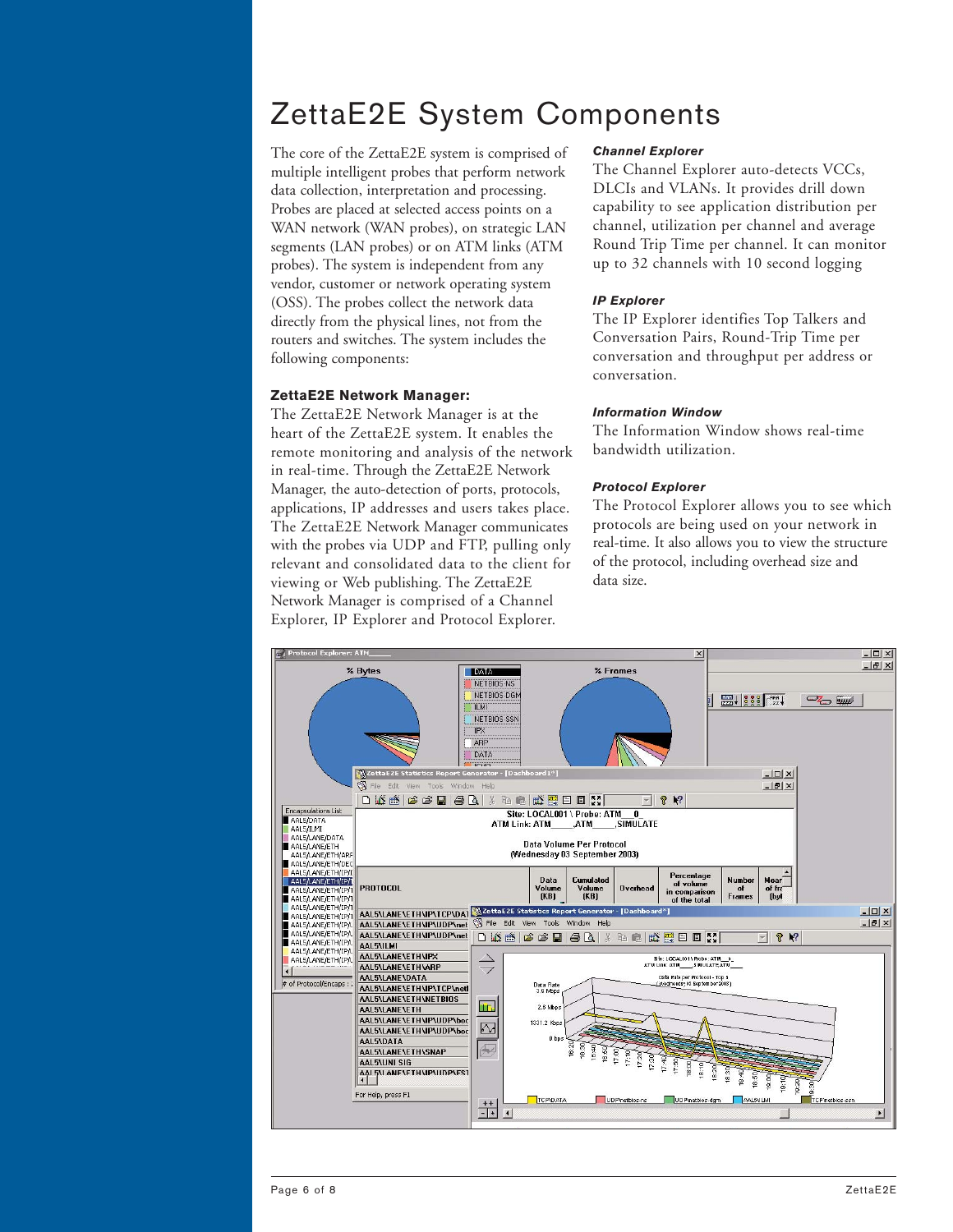## **Alarm Manager:**

The Alarm Manager automatically sends alarms from each probe in real-time when a pre-defined threshold has been met. All alarms are saved in a log file for further review and observation of trends. The Alarm Manager allows the IT Manager to drill down from the alarm to view who were the Top Talkers and Applications involved in causing the alarm. Alarms may be sent to the ZettaE2E Manager, SNMP stations or via email. Powerful filtering capabilities allow you to select which events to view in real-time.

## **Protocol Analyzer:**

Each ZettaE2E probe is equipped with a protocol engine that can perform both real-time and post analysis decodes throughout the 7 layers of the network for over 300 protocols. Real-time filtering and triggering and a conversion utility to Sniffer™ format are also available. The ZettaE2E Protocol Analyzer allows you to present the frames, the decoding of a selected frame and the full data contained in the frame, all on a three window screen.

### **Statistics Report Generator:**

The Statistics Report Generator provides immediate reporting capabilities and allows web editing of reports with active histograms and graphics. Active-X controls allow ZettaE2E to zoom in on a definite period and export the data directly from a graph.

#### **Report Scheduler:**

The Report Scheduler provides over 300 pre-defined reports and the ability to customize reports to specifically meet the user's needs. Reports can be scheduled for routine delivery or be obtained on an adhoc basis. Reports may be automatically posted to a web server, sent to a printer or intranet server. A variety of comparative and accumulative reports are available along with a Dashboard Editor that has been incorporated into the system for comprehensive reporting.



## **FastExpert:**

ZettaE2E's FastExpert automatically generates reports based on data trends identified on each probe. It looks for periods of poor network performance and then correlates additional statistics to identify the root cause of the problem. In addition, it identifies trends that are occurring or being reversed and resources that are being under utilized as well as the applications and users involved. It provides recommendations on performance enhancements.

### **System Management:**

The ZettaE2E system allows for easy multi-user access to all probes. Probes can be remotely upgraded from a workstation. Built-in security features allow you to limit access to probe features based on varying levels of password access.

ZettaE2E is the premier network monitoring system to meet the ever-changing needs of the network operations and planning personnel. It is a simple, yet very powerful system that will not only address the needs of today but will easily transition into meeting the needs of tomorrow.